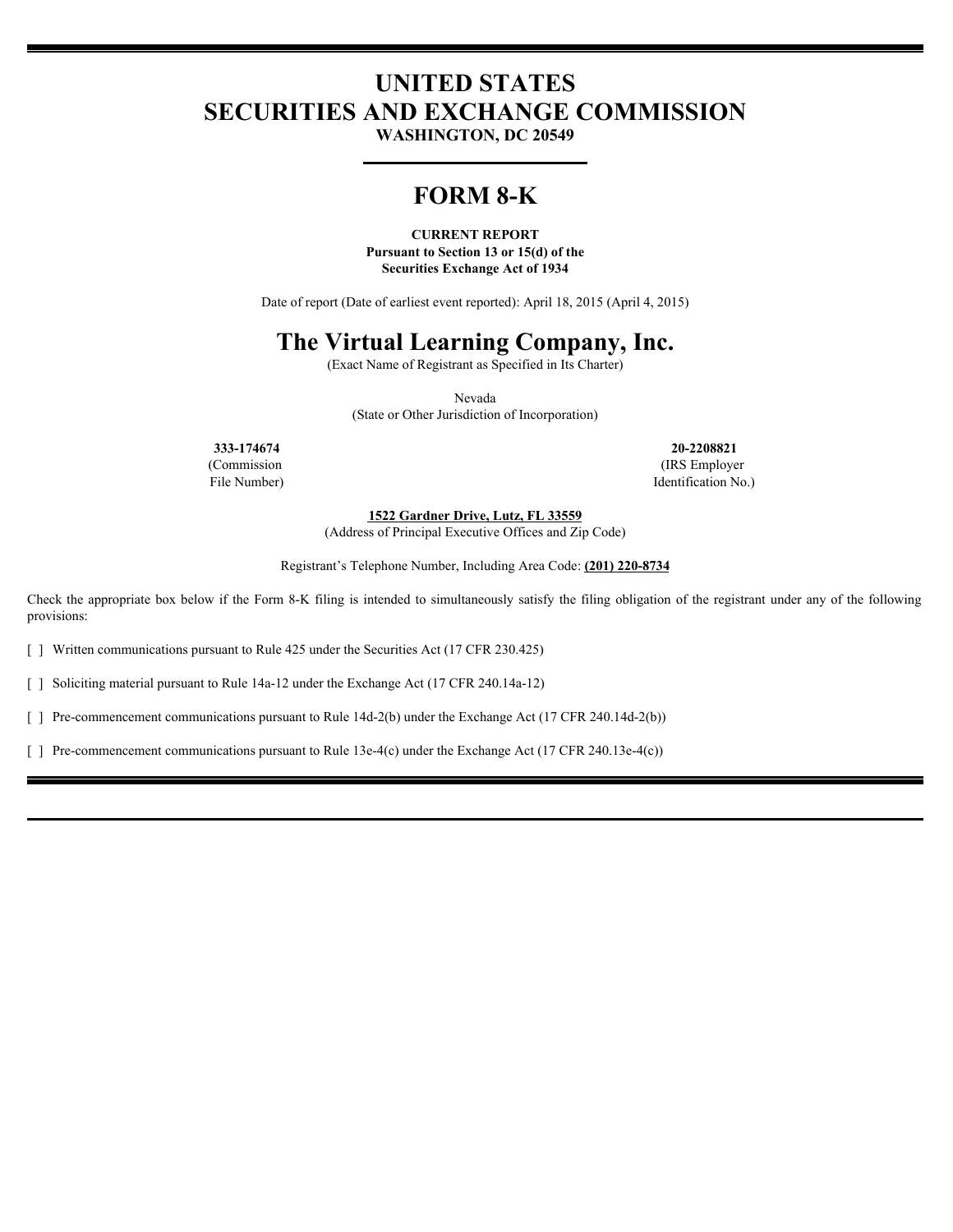### **Item 5.01. Change in Control.**

Monahan's wife. The change of control occurred due to the unexpected death of Mr. Monahan on the evening of April 4, 2016.

# Item 5.01. Change in Control.<br>On April 4, 2016, control of The Virtual Learning Company, Inc. (the "Company") changed from Thomas P. Monahan to Athena Monahan, the late Mr.<br>Monahan's wife. The change of control occurred du **Item 5.02 Departure of Directors or Certain Officers; Election of Directors; Appointment of Certain Offi cers; Compensatory Arrangements of Certain Officers.**

appointed and accepted Thomas P. Monahan's former positions including President, Chief Executive and Financial Officer, Secretary and sole director.

Mr. Fidler agreed to accept these positions on an interim basis pending reorganization of the Company's management. No compensation arrangements were made at the time of this filing due to the emergent nature of the situation and the fluidity of the situation. No agreements with Mrs. Monahan were made.

Item 5.01. Change in Control.<br>
On April 4, 2016, control of The Virtual Learning Company, Inc. (the "Company") changed from Thomas P. Monahan to Athena Monahan, the late Mr.<br>
Monahan's wife. The change of control occurred For the past five years Mr. Fidler has been the owner and sole proprietor of the Law Offices of Roger L. Fidler during which time he provided legal services for the Company. Mr. Fidler served as a director and as General Counsel for Proteonomix, Inc., a publicly traded biotechnology company, from January 2010 to March, 2014. Mr. Fidler conducted a general practice involving rendering services for clients in intellectual property as a registered patent attorney, trademark prosecution, and copyright, as well as commercial litigation, corporate and securities law, medical malpractice litigation, palimony litigation, among others. Mr. Fidler has no experience in the programming of educational software or animation, or any other technical field of expertise possessed by Mr. Monahan.

Mr. Fidler owns 1,400,000 shares of the common stock of the Company obtained from time to time in exchange for legal services.

### **Item 8.01 Other Events.**

On March 16, 2016, the Financial Industry Regulatory Authority (FINRA) informed Alpine Securities Corp. (Alpine) that FINRA had cleared Alpine's request for an unpriced quotation on the OTC link for Virtual Learning Company, Inc. common stock ("VRTR"). The Company has yet to apply to OTCMarkets.com for listing and there can be no assurance that such listing application will be approved.